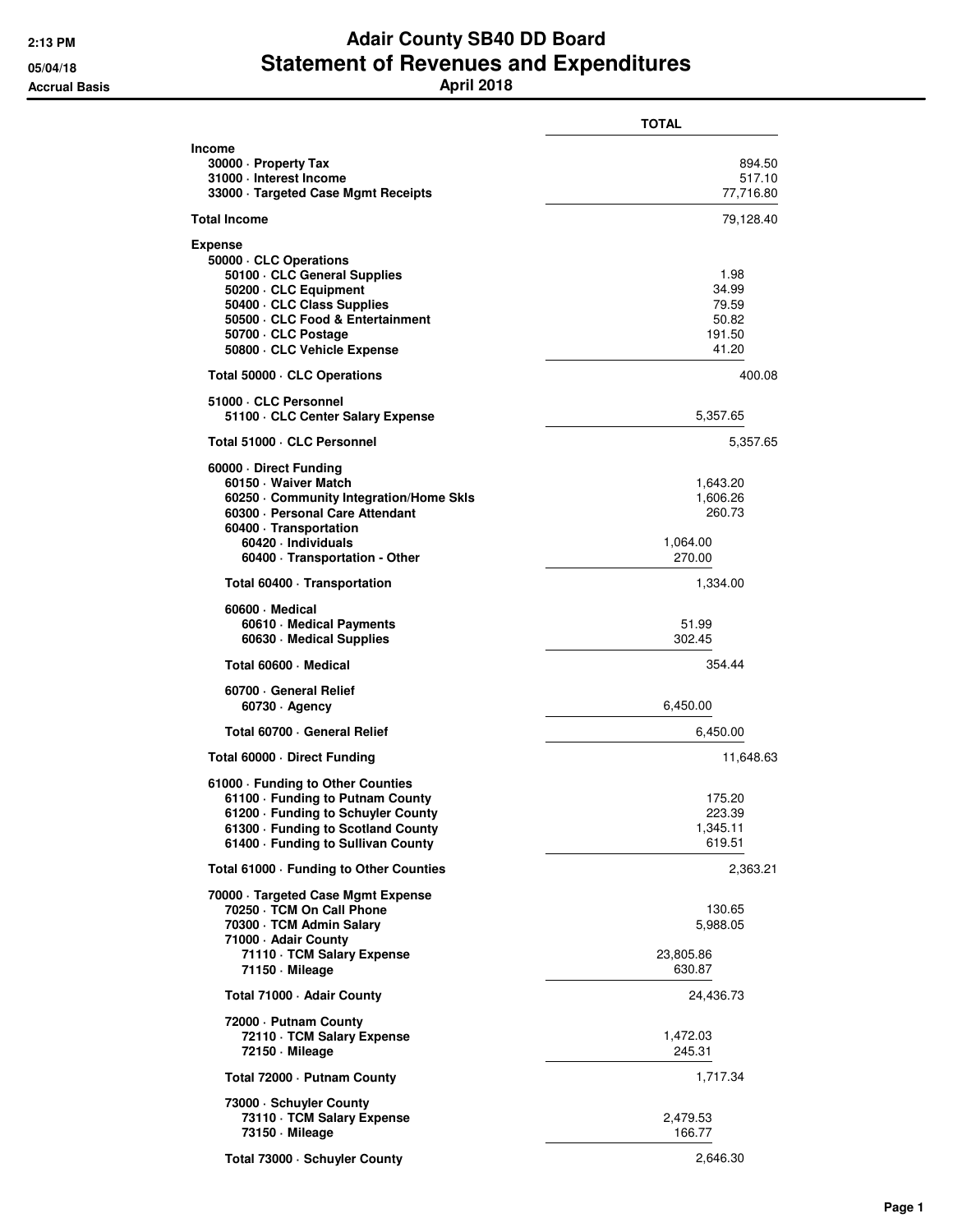## **2:13 PM Adair County SB40 DD Board 05/04/18 Statement of Revenues and Expenditures Accrual Basis April 2018**

|                                                                                                                                                                                                      | <b>TOTAL</b>                                    |
|------------------------------------------------------------------------------------------------------------------------------------------------------------------------------------------------------|-------------------------------------------------|
| 74000 · Scotland County<br>74110 · TCM Salary Expense<br>74150 - Mileage                                                                                                                             | 1,084.22<br>69.36                               |
| Total 74000 · Scotland County                                                                                                                                                                        | 1,153.58                                        |
| 75000 · Sullivan County<br>75110 · TCM Salary Expense<br>75150 - Mileage                                                                                                                             | 3,199.95<br>488.07                              |
| Total 75000 - Sullivan County                                                                                                                                                                        | 3,688.02                                        |
| 76000 · TCM Training                                                                                                                                                                                 | 109.94                                          |
| Total 70000 · Targeted Case Mgmt Expense                                                                                                                                                             | 39,870.61                                       |
| 80000 · Programming - Indirect<br>81000 · Board Expense<br>84000 Dues and Memberships<br>85000 · Employee Travel<br>86000 · Insurance<br>86100 Directors & Officers<br>86500 · Workers' Compensation | 152.15<br>30.00<br>468.18<br>1,561.00<br>421.00 |
| Total 86000 · Insurance                                                                                                                                                                              | 1,982.00                                        |
| 87000 Office Expenses<br>87100 Office Supplies<br>87110 Office Supplies-Country Club<br>87120 Office Supplies-McPherson<br>87100 - Office Supplies - Other                                           | 56.85<br>111.99<br>210.43                       |
| Total 87100 · Office Supplies                                                                                                                                                                        | 379.27                                          |
| 87200 Dostage<br>87210 · Postage-General                                                                                                                                                             | 69.00                                           |
| Total 87200 · Postage                                                                                                                                                                                | 69.00                                           |
| 87300 - Advertising/Marketing                                                                                                                                                                        | $-250.00$                                       |
| 87400 Copier<br>87410 - Copier-Country Club<br>87420 - Copier-McPherson                                                                                                                              | 143.43<br>529.70                                |
| Total 87400 · Copier                                                                                                                                                                                 | 673.13                                          |
| 87450 · Employee Retention/Appreciation<br>87700 Building Maintenance<br>87710 - Janitorial<br>87711 · Janitorial-Country Club                                                                       | 5.50<br>729.08                                  |
| 87712 · Janitorial-McPherson                                                                                                                                                                         | 244.20                                          |
| Total 87710 - Janitorial                                                                                                                                                                             | 973.28                                          |
| 87730 · Snow Removal<br>87731 · Snow Removal-Country Club<br>87732 · Snow Removal-McPherson                                                                                                          | 170.00<br>280.00                                |
| Total 87730 - Snow Removal                                                                                                                                                                           | 450.00                                          |
| Total 87700 · Building Maintenance                                                                                                                                                                   | 1,423.28                                        |
| 87800 · Software & Technology                                                                                                                                                                        | 3,071.60                                        |
| Total 87000 Office Expenses                                                                                                                                                                          | 5,371.78                                        |
| 87500 · Personnel<br>66000 · Payroll Expenses<br>66500 · Salary Sick<br>66700 · Salary Vacation<br>66000 · Payroll Expenses - Other                                                                  | 1,902.38<br>2,444.05<br>5,001.07                |
| Total 66000 · Payroll Expenses                                                                                                                                                                       | 9,347.50                                        |